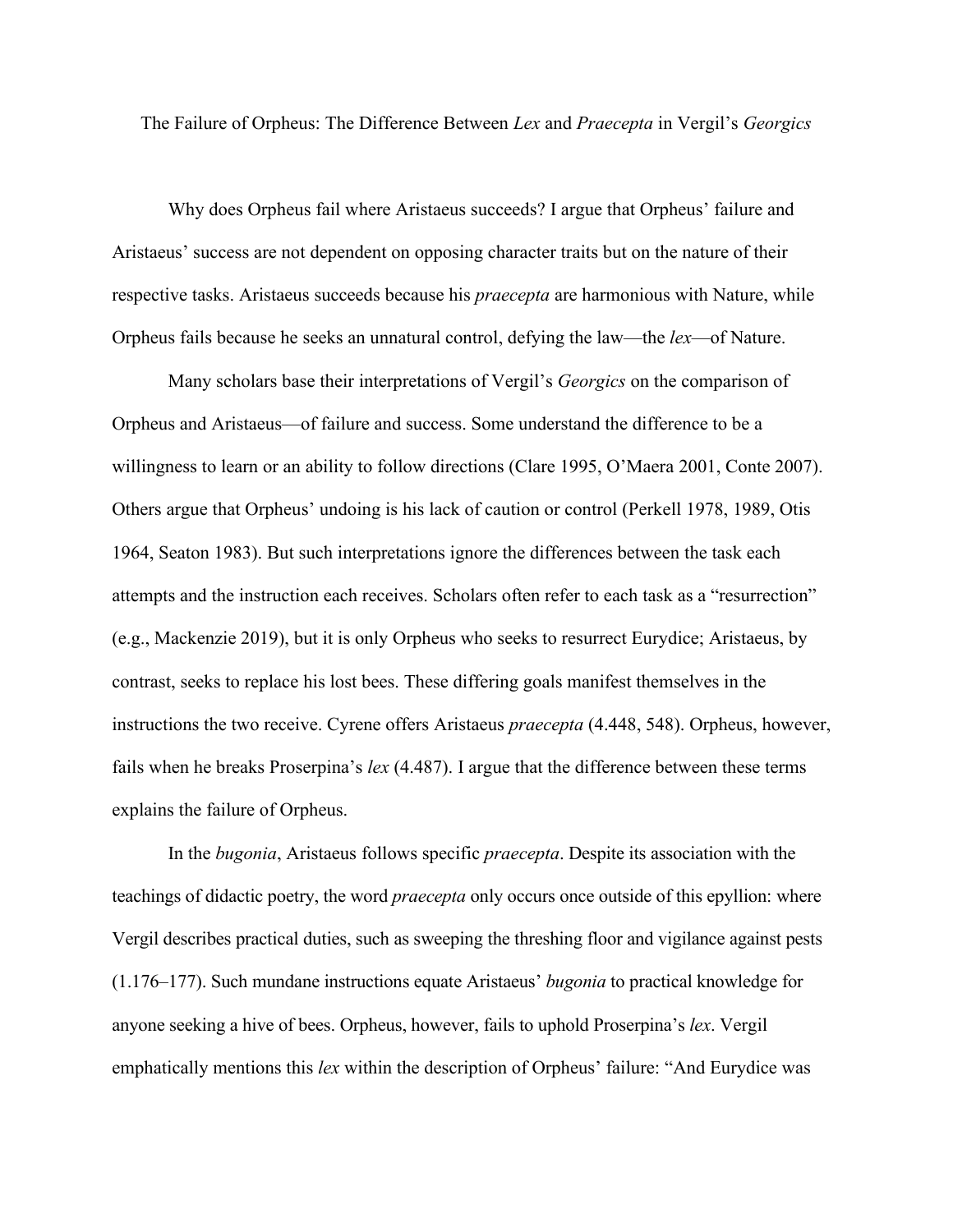approaching the upper world, following behind—for Proserpina had given this law (*legem*, 487)—when suddenly madness seized (*dementia cepit*, 488) the careless lover … and he stopped and looked back at Eurydice" (4.486–491). Orpheus' *dementia* is usually understood as a sudden moment of weakness—his turn—but the other occurrences of the expression *dementia cepit* in Vergil's poetry (e.g., Pasiphae's passion for the bull, *Ecl*. 6.47) reveal *dementia* to be a harmful, unnatural desire. With this understanding, it is clear that Orpheus' *dementia* extends beyond his momentary lapse: it is his passion for Euridice driving him to defy death—to defy Nature. Vergil confirms this connotation through the word *lex*: elsewhere in the *Georgics*, the poet associates *leges* with the natural order (e.g., Nature imposes *leges* regarding what lands provide what resources, 1.56–63). The emphatic placement of Proserpina's *lex* marks Orpheus' attempted resurrection of Eurydice as contrary to that natural order. His famed ability to manipulate Nature (4.510) underscores the true cause of his failure: Orpheus seeks control. Unsatisfied with any other lover, Orpheus enters the underworld to bend the natural order to his will.

Vergil contrasts Orpheus' *dementia* with Aristaeus' *experientia* (*dementia cepit*, 4.488; *experientia cepit*, 4.316). *Experientia* is the is the "skill gained by practice" (*OLD*, s.v. 3)—that is, trial and error. Aristaeus succeeds where Orpheus fails, therefore, because of the allowance for failure. The *bugonia* is not a perfect solution: it does not solve the cause of Aristaeus' loss but merely provides the opportunity to try again. Nor does the *bugonia* control natural forces (such as death); it instead generates a new hive after falling prey to those forces. Aristaeus may lose his bees again but, at that time, he will begin anew with another *bugonia*. Orpheus fails because, unlike Aristaeus, he is unwilling to replace his loss or to try again. Loss is inevitable, and the human race must be able to endure that loss and to begin again. Orpheus, however, is not. That is his *dementia*.